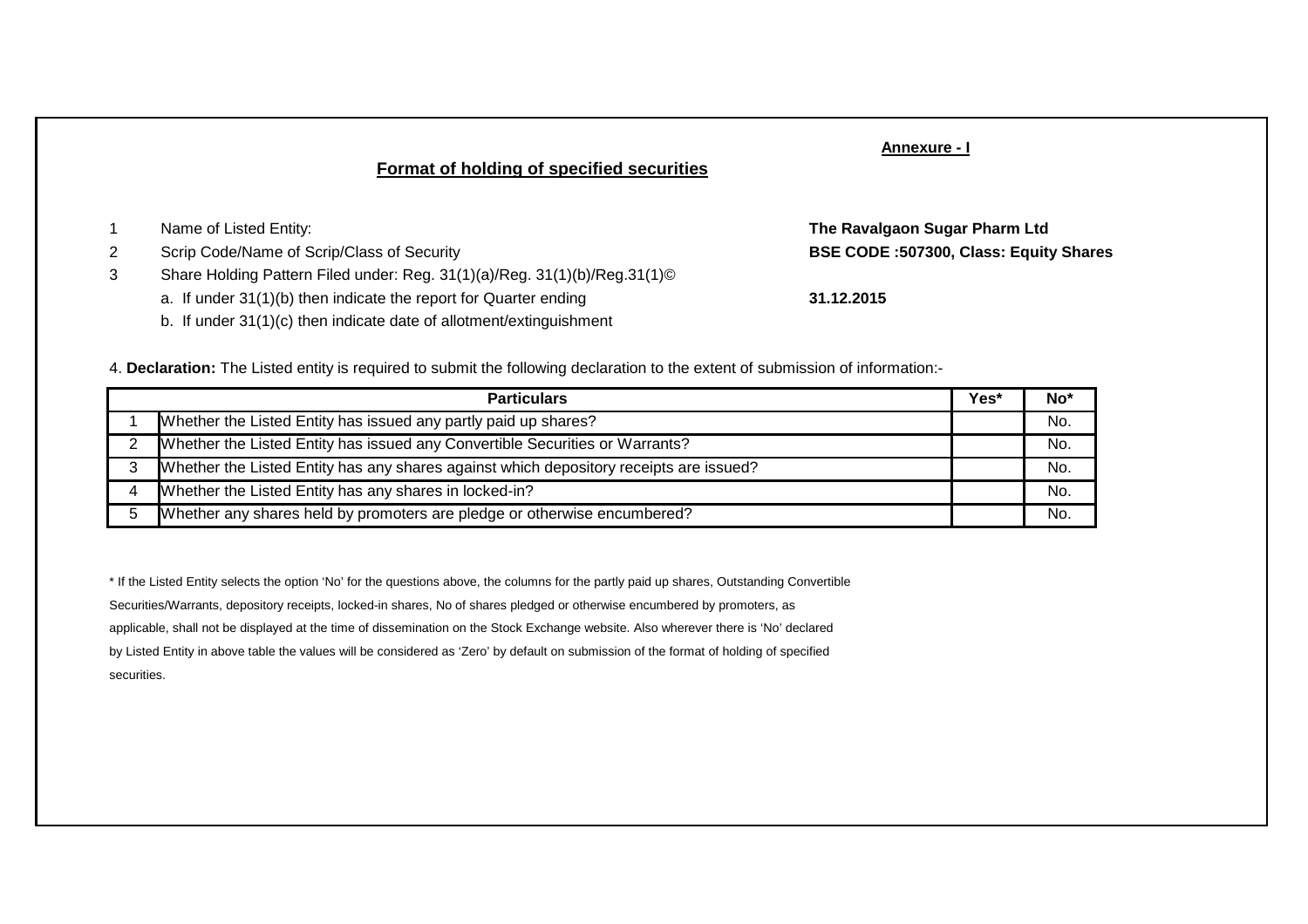### **Table I - Summary Statement holding of Specified Securities**

| Category | Category of<br>shareholder     | Nos. of<br>share<br>holders | No. of fully<br>paid up<br>equity<br>shares held | No. of<br>Partly paid-<br>up equity<br>shares<br>held | No. of<br>shares<br>underlying<br>Depository<br>Receipts | Total nos.<br><b>Shares</b><br>held | % of total no. of<br>shares<br>(calculated as per<br><b>SCRR, 1957)</b> | Shareholding as a Number of Voting Rights held in each<br>class of securities<br>(IX) |                                         |            | No. of Shares<br>Underlying<br>Outstanding<br>convertible<br>securities | Shareholding, as<br>a % assuming full |                                                                                                                                     | Number of<br>Locked<br>in shares<br>(XII) | <b>Number of Shares</b><br>pledged or otherwise<br>encumbered<br>(XIII) |              | Number of equity<br>shares held in<br>dematerialized<br>form |              |
|----------|--------------------------------|-----------------------------|--------------------------------------------------|-------------------------------------------------------|----------------------------------------------------------|-------------------------------------|-------------------------------------------------------------------------|---------------------------------------------------------------------------------------|-----------------------------------------|------------|-------------------------------------------------------------------------|---------------------------------------|-------------------------------------------------------------------------------------------------------------------------------------|-------------------------------------------|-------------------------------------------------------------------------|--------------|--------------------------------------------------------------|--------------|
| (1)      | (II)                           | (III)                       | (IV)                                             | (V)                                                   | (VI)                                                     | $(VII) =$<br>$(IV)+(V)+(V)$         | (VIII)<br>As a % of<br>$(A+B+C2)$                                       | Class<br>e.g.: X                                                                      | No of Voting Rights<br>Class<br>e.g.: y | Total      | <b>Total</b><br>as a %<br>οf<br>$(A+B+C)$                               | (including<br><b>Warrants)</b><br>(X) | conversion of<br>convertible<br>securities<br>(as a % of diluted<br>share capital)<br>$(XI) = (VII)+(X)$<br>As a % of<br>$(A+B+C2)$ | No.<br>(a)                                | lAs a<br>% of<br><b>Itotal</b><br><b>Shares</b><br><b>I</b> held<br>(b) | No.<br>(a)   | As a<br>% of total<br><b>Shares</b><br>held<br>(b)           | <u>(XIV)</u> |
| (A)      | Promoter & Promoter Group      | 11                          | 36247                                            | <sup>n</sup>                                          | $\Omega$                                                 | 36247                               | 53.30                                                                   | 36247                                                                                 | $\Omega$                                | 36247      | 53.30                                                                   | $\Omega$                              | 0.00                                                                                                                                | $\Omega$                                  | $\Omega$                                                                | $\Omega$     | 0.00                                                         | 1636         |
| (B)      | Public                         | 4049                        | 31753                                            | $\Omega$                                              | $\Omega$                                                 | 31753                               | 46.70                                                                   | 31725                                                                                 |                                         | 31725      | 46.70                                                                   | $\mathbf{0}$                          | 0.00                                                                                                                                | $\Omega$                                  | $\Omega$                                                                | <b>NA</b>    | 0.00                                                         | 25509        |
| (C)      | Non Promoter- Non Public       | 0                           | $\mathbf{0}$                                     | $\mathbf{0}$                                          | $\Omega$                                                 | $\mathbf 0$                         | 0.00                                                                    | $\overline{0}$                                                                        | $\Omega$                                | $^{\circ}$ | 0.00                                                                    | 0                                     | 0.00                                                                                                                                | $\Omega$                                  | $\mathbf{0}$                                                            | $\mathbf{0}$ | 0.00                                                         | $\mathbf{0}$ |
| (C1)     | Shares underlying DRs          | $\mathbf{0}$                | $^{\circ}$                                       |                                                       | $\Omega$                                                 | $\Omega$                            | <b>NA</b>                                                               | $\Omega$                                                                              | $\Omega$                                | $\Omega$   | 0.00                                                                    | 0                                     | 0.00                                                                                                                                | $\Omega$                                  | $\Omega$                                                                | $\Omega$     | 0.00                                                         | $\mathbf{0}$ |
| (C2)     | Shares held by Employee Trusts | $\mathbf{0}$                | $\mathbf 0$                                      |                                                       | $\Omega$                                                 | $\Omega$                            | 0.00                                                                    | $\mathbf{0}$                                                                          | $\Omega$                                | $\Omega$   | 0.00                                                                    | 0                                     | 0.00                                                                                                                                | $\Omega$                                  | $\Omega$                                                                | $\Omega$     | 0.00                                                         | $\mathbf{0}$ |
|          | Total                          | 4060                        | 68000                                            |                                                       |                                                          | 68000                               | 100.00                                                                  | 67972                                                                                 |                                         | 67972      | 100.00                                                                  | 0                                     | 0.00                                                                                                                                | $\mathbf{0}$                              | $\mathbf{0}$                                                            | 0            | 0.00                                                         | 27145        |

4062 No of Shareholders as per the Pattern

2 Difference due to clubbing of Promoter's Demat A/c/Folio Nos.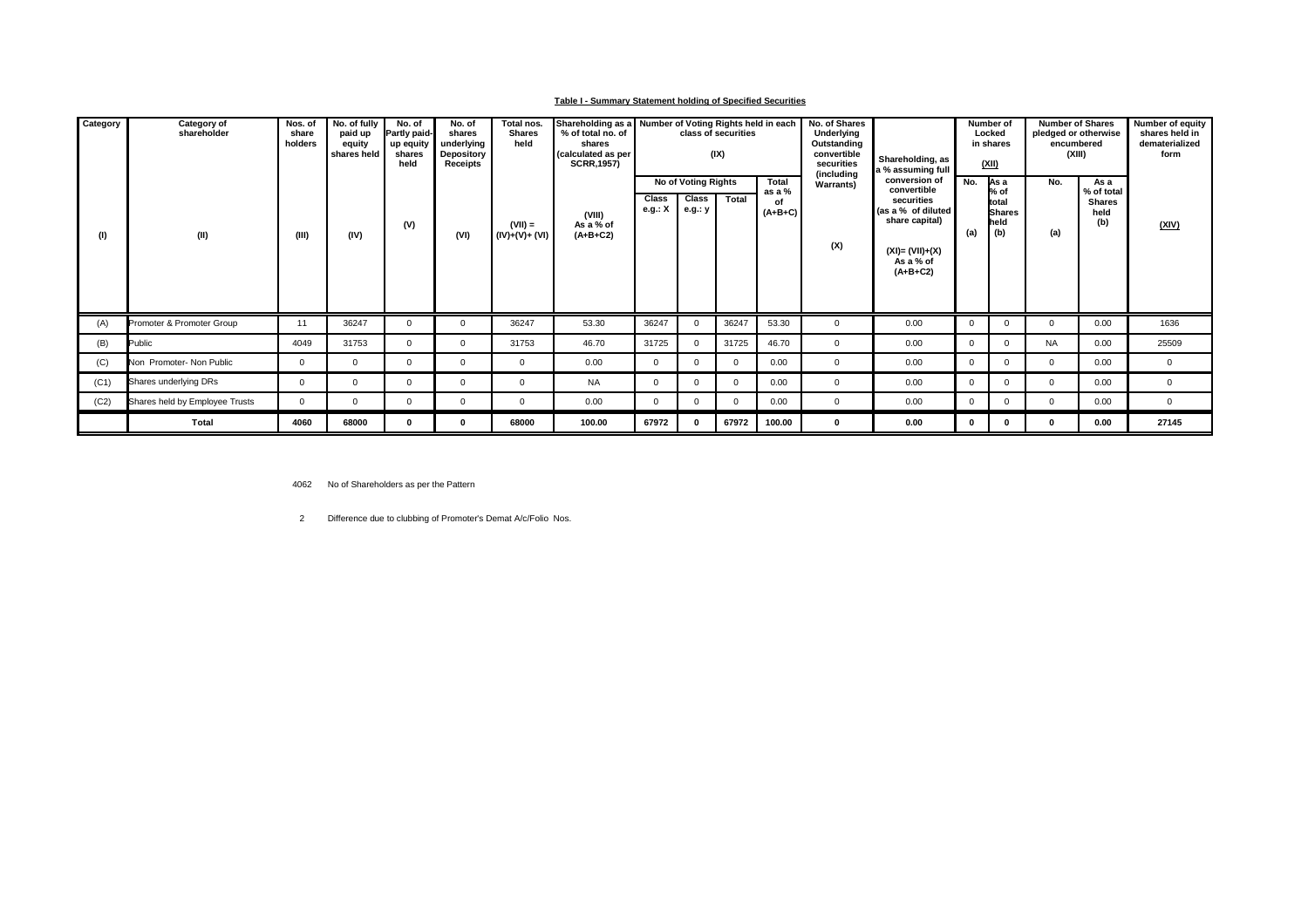#### **Table II - Statement showing shareholding pattern of the Promoter and Promoter Group**

|                | Category &<br>Name of the<br>Shareholders                                                                                                                                                                               | PAN        | Nos. of<br>share<br>holders | No. of fully<br>paid up equity<br>shares held | Partly<br>paid-up<br>equity<br>shares<br>held | No. of<br>shares<br><b>inderlying</b><br><b>Depository</b><br><b>Receipts</b> | Total nos.<br><b>Shares</b><br>held | Shareholding<br>% calculated<br>as per<br><b>SCRR, 1957</b> |                | Number of Voting Rights held in each<br>class of securities<br>(1)<br>No of Voting Rights<br>Total |                |                              | No. of Shares<br>Underlying<br>Outstanding<br>convertible<br>securities<br>(including | Shareholding, as<br>a % assuming full<br>conversion of<br>convertible<br>securities (as a<br>% of diluted | No.            | Number of<br>Locked<br>in shares<br>(XII)<br>As a | <b>Number of Shares</b><br>pledged or otherwise<br>encumbered<br>(XIII)<br>No.<br>As a |                              | Number of<br>equity shares<br>held in<br>dematerialized<br>form |
|----------------|-------------------------------------------------------------------------------------------------------------------------------------------------------------------------------------------------------------------------|------------|-----------------------------|-----------------------------------------------|-----------------------------------------------|-------------------------------------------------------------------------------|-------------------------------------|-------------------------------------------------------------|----------------|----------------------------------------------------------------------------------------------------|----------------|------------------------------|---------------------------------------------------------------------------------------|-----------------------------------------------------------------------------------------------------------|----------------|---------------------------------------------------|----------------------------------------------------------------------------------------|------------------------------|-----------------------------------------------------------------|
| Sr.            |                                                                                                                                                                                                                         |            |                             |                                               |                                               |                                                                               |                                     |                                                             |                |                                                                                                    |                | as a %                       | <b>Warrants)</b>                                                                      | share capital)                                                                                            |                | $%$ of                                            |                                                                                        | % of total                   |                                                                 |
| No.            | (1)                                                                                                                                                                                                                     | (II)       | (III)                       | (IV)                                          | (V)                                           | (VI)                                                                          | $(VII) =$<br>$(IV)+(V)+(VI)$        | (VIII)<br>As a % of<br>$(A+B+C2)$                           | Class<br>x     | Class<br>у                                                                                         | Total          | of Total<br>Voting<br>Rights | (X)                                                                                   | $(XI) = (VII)+(X)$<br>As a % of<br>$(A+B+C2)$                                                             | (a)            | total<br><b>Shares</b><br>held<br>(b)             | (a)                                                                                    | <b>Shares</b><br>held<br>(b) | (XIV)                                                           |
|                |                                                                                                                                                                                                                         |            |                             |                                               |                                               |                                                                               |                                     |                                                             |                |                                                                                                    |                |                              |                                                                                       |                                                                                                           |                |                                                   |                                                                                        |                              |                                                                 |
| (1)            | Indian                                                                                                                                                                                                                  |            |                             |                                               |                                               |                                                                               |                                     |                                                             |                |                                                                                                    |                |                              |                                                                                       |                                                                                                           |                |                                                   |                                                                                        |                              |                                                                 |
| (a)            | Individuals/Hindu undivided Family                                                                                                                                                                                      |            |                             |                                               |                                               |                                                                               |                                     |                                                             |                |                                                                                                    |                |                              |                                                                                       |                                                                                                           |                |                                                   |                                                                                        |                              |                                                                 |
| $\overline{1}$ | HARSHAVARDHAN B DOSHI                                                                                                                                                                                                   |            | $\overline{1}$              | 182                                           | $\mathbf 0$                                   | $\overline{0}$                                                                | 182                                 | 0.27                                                        | 182            | $\mathbf{0}$                                                                                       | 182            | 0.27                         | $\mathbf 0$                                                                           | 0.00                                                                                                      | $\mathbf 0$    | 0.00                                              | $\mathbf{0}$                                                                           | 0.00                         | $\mathbf{0}$                                                    |
| $\overline{2}$ | HARSHAVARDHAN B DOSHI                                                                                                                                                                                                   | AEMPD0192A | $\overline{1}$              | 1345                                          | $\mathsf 0$                                   | $\overline{0}$                                                                | 1345                                | 1.98                                                        | 1345           | $\mathbf{0}$                                                                                       | 1345           | 1.98                         | $\mathsf 0$                                                                           | 0.00                                                                                                      | $\mathsf 0$    | 0.00                                              | $\mathbf 0$                                                                            | 0.00                         | 1345                                                            |
| 3              | HARSHAVARDHAN B. DOSHI                                                                                                                                                                                                  |            | $\overline{1}$              | 483                                           | $\mathbf{0}$                                  | $\mathbf 0$                                                                   | 483                                 | 0.71                                                        | 483            | $\mathbf 0$                                                                                        | 483            | 0.71                         | $\mathbf 0$                                                                           | 0.00                                                                                                      | $\mathbf 0$    | 0.00                                              | $\mathbf 0$                                                                            | 0.00                         | $\mathbf 0$                                                     |
| $\overline{4}$ | HARSHAVARDHAN BHARAT DOSHI                                                                                                                                                                                              |            | $\overline{1}$              | 20                                            | $\mathbf 0$                                   | $\overline{0}$                                                                | 20                                  | 0.03                                                        | 20             | $\mathbf 0$                                                                                        | 20             | 0.03                         | $\mathbf 0$                                                                           | 0.00                                                                                                      | $\mathbf{0}$   | 0.00                                              | $\mathsf 0$                                                                            | 0.00                         | $\mathsf 0$                                                     |
| 5              | HARSHAVARDHAN BHARAT DOSHI                                                                                                                                                                                              |            | $\overline{1}$              | 20                                            | $\mathbf 0$                                   | $\mathbf{0}$                                                                  | 20                                  | 0.03                                                        | 20             | $\mathbf 0$                                                                                        | 20             | 0.03                         | $\mathsf 0$                                                                           | 0.00                                                                                                      | $\mathbf 0$    | 0.00                                              | $\mathbf 0$                                                                            | 0.00                         | $\mathsf 0$                                                     |
| 6              | HARSHAVARDHAN BHARAT DOSHI                                                                                                                                                                                              |            | $\overline{1}$              | 20                                            | $\mathbf 0$                                   | $\mathbf{0}$                                                                  | 20                                  | 0.03                                                        | 20             | $\mathsf 0$                                                                                        | 20             | 0.03                         | $\mathsf 0$                                                                           | 0.00                                                                                                      | $\mathsf{O}$   | 0.00                                              | $\mathsf 0$                                                                            | 0.00                         | $\mathsf 0$                                                     |
|                | ALAN AJAY KAPADIA                                                                                                                                                                                                       |            | $\overline{1}$              | 135                                           | $\mathbf 0$                                   | $\mathbf{0}$                                                                  | 135                                 | 0.20                                                        | 135            | $\mathbf 0$                                                                                        | 135            | 0.20                         | $\overline{0}$                                                                        | 0.00                                                                                                      | $\mathbf 0$    | 0.00                                              | $\mathbf 0$                                                                            | 0.00                         | $\mathbf 0$                                                     |
| 8              | ALAN AJAY KAPADIA                                                                                                                                                                                                       |            | $\overline{1}$              | 365                                           | $\mathbf 0$                                   | $\mathbf{0}$                                                                  | 365                                 | 0.54                                                        | 365            | $\mathbf 0$                                                                                        | 365            | 0.54                         | $\mathbf 0$                                                                           | 0.00                                                                                                      | $\mathsf{O}$   | 0.00                                              | $\mathbf 0$                                                                            | 0.00                         | $\mathbf 0$                                                     |
| 9              | Nihal Doshi                                                                                                                                                                                                             | AEZPD1538B | $\overline{1}$              | 291                                           | $\mathbf{0}$                                  | $\mathsf 0$                                                                   | 291                                 | 0.43                                                        | 291            | $\mathbf{0}$                                                                                       | 291            | 0.43                         | $\mathbf 0$                                                                           | 0.00                                                                                                      | $\mathbf{0}$   | 0.00                                              | $\mathbf 0$                                                                            | 0.00                         | 291                                                             |
|                |                                                                                                                                                                                                                         |            |                             |                                               |                                               |                                                                               |                                     |                                                             |                |                                                                                                    |                |                              | $\overline{0}$                                                                        | 0.00                                                                                                      | $\mathbf{0}$   | 0.00                                              | $\mathbf{0}$                                                                           | 0.00                         | $\mathbf{0}$                                                    |
| (b)            | Central Government/ State Government(s)                                                                                                                                                                                 |            | $\mathbf{0}$                | $\overline{0}$                                | $\mathbf 0$                                   | $\mathbf 0$                                                                   | $\mathbf{0}$                        | 0.00                                                        | $\mathbf{0}$   | $\mathbf{0}$                                                                                       | $\overline{0}$ |                              | $\mathsf 0$                                                                           | 0.00                                                                                                      | $\mathsf 0$    | 0.00                                              | $\mathbf 0$                                                                            | 0.00                         | $\mathsf 0$                                                     |
| (c)            | Financial<br><b>Institutions/ Banks</b>                                                                                                                                                                                 |            | $\mathbf{0}$                | $\mathbf 0$                                   | $\mathbf 0$                                   | $\mathsf 0$                                                                   | $\mathbf 0$                         | 0.00                                                        | $\mathbf 0$    | $\Omega$                                                                                           | $\mathbf 0$    |                              | $\mathsf 0$                                                                           | 0.00                                                                                                      | $\mathsf 0$    | 0.00                                              | $\mathbf{0}$                                                                           | 0.00                         | $\mathsf 0$                                                     |
| (d)            | Any Other (Bodies Corporate)                                                                                                                                                                                            |            |                             |                                               |                                               |                                                                               |                                     |                                                             |                |                                                                                                    |                |                              |                                                                                       |                                                                                                           |                |                                                   |                                                                                        |                              |                                                                 |
| $\overline{1}$ | CARINA FINVEST LIMITED                                                                                                                                                                                                  |            | $\overline{1}$              | 5020                                          | $\mathbf{0}$                                  | $\mathbf 0$                                                                   | 5020                                | 7.38                                                        | 5020           | $\mathbf 0$                                                                                        | 5020           | 7.38                         | $\mathbf 0$                                                                           | 0.00                                                                                                      | $\circ$        | 0.00                                              | $\mathsf 0$                                                                            | 0.00                         | $\mathbf 0$                                                     |
| $\overline{2}$ | LANICA FINANCIAL SERVICES PRIVATE LIMITED                                                                                                                                                                               |            | $\overline{1}$              | 28366                                         | $\mathbf{0}$                                  | $\overline{0}$                                                                | 28366                               | 41.71                                                       | 28366          | $\overline{0}$                                                                                     | 28366          | 41.71                        | $\overline{0}$                                                                        | 0.00                                                                                                      | $\mathbf{0}$   | 0.00                                              | $\mathbf{0}$                                                                           | 0.00                         | $\mathbf{0}$                                                    |
|                |                                                                                                                                                                                                                         |            |                             |                                               |                                               |                                                                               |                                     |                                                             |                |                                                                                                    |                |                              |                                                                                       |                                                                                                           |                |                                                   |                                                                                        |                              |                                                                 |
|                | Sub-Total (A)(1)                                                                                                                                                                                                        |            | 11                          | 36247                                         | $\mathbf{0}$                                  | $\mathbf 0$                                                                   | 36247                               | 53.30                                                       | 36247          | $\mathbf{0}$                                                                                       | 36247          | 53.30                        | $\mathbf{0}$                                                                          | 0.00                                                                                                      | $\mathbf{0}$   | 0.00                                              | $\mathbf{0}$                                                                           | 0.00                         | 1636                                                            |
| (2)            | Foreign                                                                                                                                                                                                                 |            |                             |                                               |                                               |                                                                               |                                     |                                                             |                |                                                                                                    |                |                              |                                                                                       |                                                                                                           |                |                                                   |                                                                                        |                              |                                                                 |
| (a)            | ndividuals (Non-resident Individuals/ Foreign<br>ndividuals)                                                                                                                                                            |            | $\mathsf{O}$                | $\mathbf{0}$                                  | $\mathsf 0$                                   | $\overline{0}$                                                                | $\mathbf 0$                         | 0.00                                                        | $\overline{0}$ | $\mathsf 0$                                                                                        | $\mathbf 0$    | 0.00                         | $\mathsf 0$                                                                           | 0.00                                                                                                      | $\mathsf 0$    | 0.00                                              | $\mathsf 0$                                                                            | 0.00                         | $\mathsf 0$                                                     |
| (b)            | Government                                                                                                                                                                                                              |            | $\overline{0}$              | $\overline{0}$                                | $\mathsf 0$                                   | $\overline{0}$                                                                | $\mathbf 0$                         | 0.00                                                        | $\overline{0}$ | $\mathbf 0$                                                                                        | $\overline{0}$ | 0.00                         | $\mathbf 0$                                                                           | 0.00                                                                                                      | $\mathbf 0$    | 0.00                                              | $\overline{0}$                                                                         | 0.00                         | $\mathbf 0$                                                     |
|                |                                                                                                                                                                                                                         |            |                             |                                               |                                               |                                                                               |                                     |                                                             |                |                                                                                                    |                |                              |                                                                                       |                                                                                                           |                |                                                   |                                                                                        |                              |                                                                 |
| (c)            | <b>Institutions</b>                                                                                                                                                                                                     |            | $\mathbf 0$                 | $\overline{0}$                                | $\mathbf 0$                                   | $\overline{0}$                                                                | $\mathbf 0$                         | 0.00                                                        | $\mathbf{0}$   | $\mathbf 0$                                                                                        | $\mathbf 0$    | 0.00                         | $\mathbf 0$                                                                           | 0.00                                                                                                      | $\mathbf 0$    | 0.00                                              | $\mathbf 0$                                                                            | 0.00                         | $\mathbf 0$                                                     |
|                |                                                                                                                                                                                                                         |            |                             | $\overline{0}$                                |                                               |                                                                               |                                     | 0.00                                                        | $\overline{0}$ |                                                                                                    | $\mathbf 0$    |                              |                                                                                       | 0.00                                                                                                      |                |                                                   |                                                                                        | 0.00                         | $\mathbf 0$                                                     |
| (d)            | <b>Foreign Portfolio Investor</b>                                                                                                                                                                                       |            | $\overline{0}$              |                                               | $\mathbf 0$                                   | $\overline{0}$                                                                | $\overline{0}$                      |                                                             |                | $\mathbf 0$                                                                                        |                | 0.00                         | $\overline{0}$                                                                        |                                                                                                           | $\overline{0}$ | 0.00                                              | $\overline{0}$                                                                         |                              |                                                                 |
| (f)            | Any Other (specify)                                                                                                                                                                                                     |            | $\mathbf{0}$                | $\mathsf 0$                                   | $\mathbf 0$                                   | $\mathsf 0$                                                                   | $\mathbf{0}$                        | 0.00                                                        | $\mathbf 0$    | $\mathbf 0$                                                                                        | $\mathsf 0$    | 0.00                         | $\mathsf 0$                                                                           | 0.00                                                                                                      | $\mathsf 0$    | 0.00                                              | $\mathbf 0$                                                                            | 0.00                         | $\mathbf 0$                                                     |
|                | Sub-Total (A)(2)                                                                                                                                                                                                        |            | $\mathbf{0}$                | $\mathbf{0}$                                  | $\mathbf{0}$                                  | $\mathbf 0$                                                                   | $\mathbf{0}$                        | 0.00                                                        | $\mathbf 0$    | $\mathbf{0}$                                                                                       | $\mathbf 0$    | 0.00                         | $\mathbf{0}$                                                                          | 0.00                                                                                                      | $\mathbf 0$    | 0.00                                              | $\mathbf{0}$                                                                           | 0.00                         | $\mathbf{0}$                                                    |
|                | <b>Total Shareholding of</b><br><b>Promoter and Promoter Group</b><br>$(A)=(A)(1)+(A)(2)$                                                                                                                               |            |                             | 36247                                         | $\mathbf 0$                                   | $\mathbf 0$                                                                   | 36247                               | 53.30                                                       | 36247          | $\mathbf 0$                                                                                        | 36247          | 53.30                        | $\mathbf 0$                                                                           | 0.00                                                                                                      | 0              | 0.00                                              | 0                                                                                      | 0.00                         | 1636                                                            |
|                | Details of Shares which remain unclaimed may be given hear along with details such as number of shareholders, outstanding shares held in demat/unclaimed suspense account, voting rights which are frozen etc.<br>Note: |            |                             |                                               |                                               |                                                                               |                                     |                                                             |                |                                                                                                    |                |                              |                                                                                       |                                                                                                           |                |                                                   |                                                                                        |                              |                                                                 |
|                | $(4)$ DAM<br>d and his disalarmed on mobalis of Clash Fuchange (a)                                                                                                                                                      |            |                             |                                               |                                               |                                                                               |                                     |                                                             |                |                                                                                                    |                |                              |                                                                                       |                                                                                                           |                |                                                   |                                                                                        |                              |                                                                 |

(1) PAN would not be displayed on website of Stock Exchange(s). (2) The term "Encumbrance" has the same meaning as assigned under regulation 28(3) of SEBI (Substantial Acquisition of Shares and Takeovers) Regulations, 2011.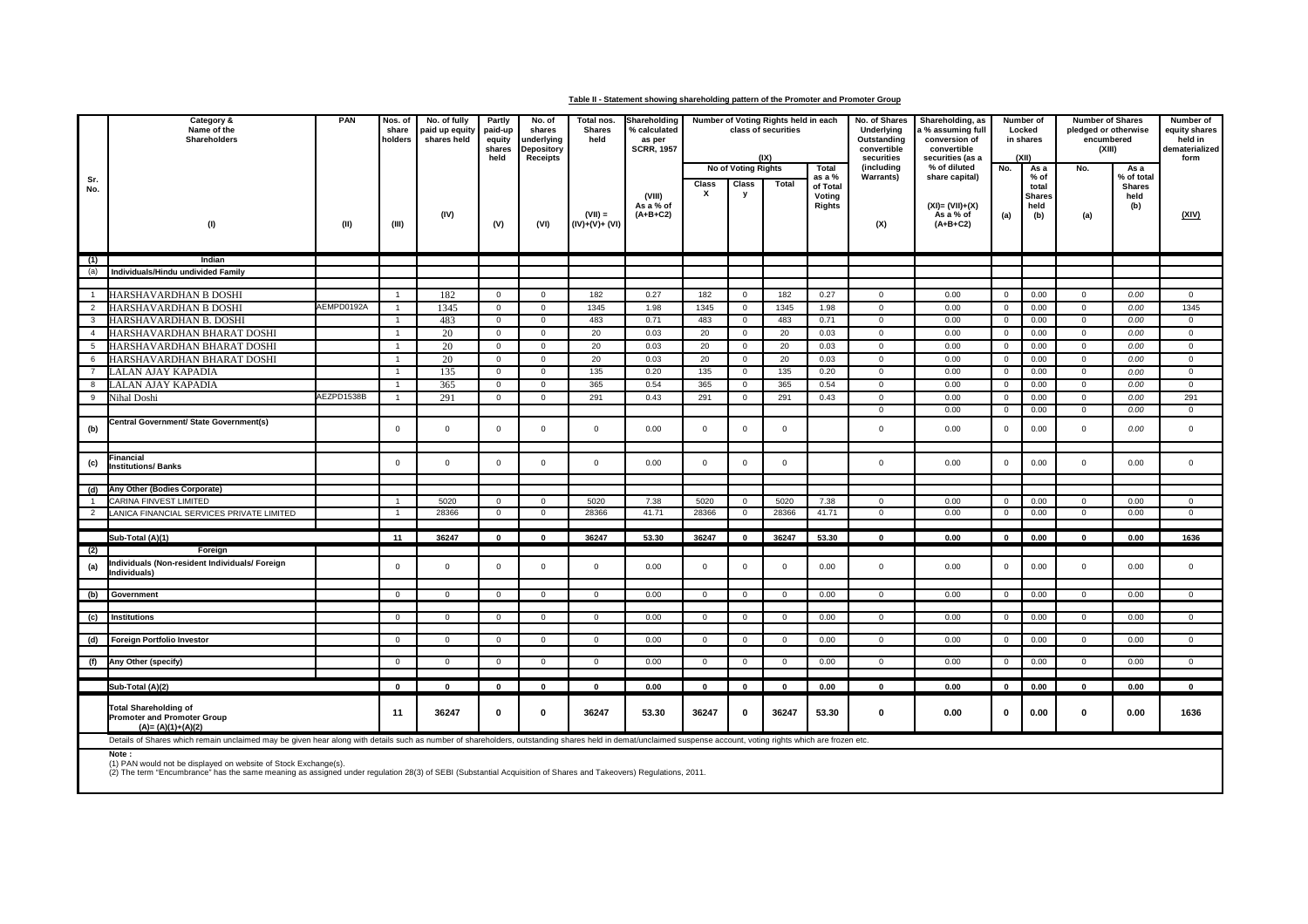#### **Table III - Statement showing shareholding pattern of the Public shareholder**

| Sr.<br>No. | Category &<br>Name of the<br>Shareholders                                                                                                                                                                                                                                                 | PAN  |                | No. of fully paid Partly paid-<br>up equity shares<br>held | up equity<br>shares<br>held | No. of<br>shares<br>underlying<br>Depository<br><b>Receipts</b> | Total nos.<br><b>Shares</b><br>held | Shareholding   Number of Voting Rights held in each<br>% calculated<br>as per<br><b>SCRR, 1957</b> |                |                                   | class of securities<br>(IX) |                                                 | No. of Shares<br>Underlying<br>Outstanding<br>convertible<br>securities | <b>Total Shareholding</b><br>as a % assuming<br>full<br>conversion of<br>convertible | Number of<br>Locked<br>in shares<br>(XII) |                                                       | Number of<br><b>Shares pledged</b><br>or otherwise<br>encumbered<br><b>YIII)</b> |                                                       | Number of equity<br>shares held in<br>dematerialized<br>form |
|------------|-------------------------------------------------------------------------------------------------------------------------------------------------------------------------------------------------------------------------------------------------------------------------------------------|------|----------------|------------------------------------------------------------|-----------------------------|-----------------------------------------------------------------|-------------------------------------|----------------------------------------------------------------------------------------------------|----------------|-----------------------------------|-----------------------------|-------------------------------------------------|-------------------------------------------------------------------------|--------------------------------------------------------------------------------------|-------------------------------------------|-------------------------------------------------------|----------------------------------------------------------------------------------|-------------------------------------------------------|--------------------------------------------------------------|
|            | (1)                                                                                                                                                                                                                                                                                       | (II) | (III)          | (IV)                                                       | (V)                         | (VI)                                                            | $(VII) =$<br>$(IV)+(V)+(VI)$        | As a % of<br>$(A+B+C2)$<br>(VIII)                                                                  | Class<br>x     | No of Voting Rights<br>Class<br>Y | Total                       | Total<br>as a %<br>of Total<br>Voting<br>Rights | (including<br><b>Warrants)</b><br>(X)                                   | securities<br>(as a<br>% of diluted share<br>capital)<br>(XI)                        | No.<br>(a)                                | As a<br>% of<br>total<br><b>Shares</b><br>held<br>(b) | No.<br>(a)                                                                       | As a<br>% of<br>total<br><b>Shares</b><br>held<br>(b) | (XIV)                                                        |
|            |                                                                                                                                                                                                                                                                                           |      |                |                                                            |                             |                                                                 |                                     |                                                                                                    |                |                                   |                             |                                                 |                                                                         |                                                                                      |                                           |                                                       |                                                                                  |                                                       |                                                              |
| (1)        | (1) Institutions                                                                                                                                                                                                                                                                          |      |                |                                                            |                             |                                                                 |                                     |                                                                                                    |                |                                   |                             |                                                 |                                                                         |                                                                                      |                                           |                                                       |                                                                                  |                                                       |                                                              |
| (a)        | Mutual Funds/                                                                                                                                                                                                                                                                             |      | $\overline{0}$ | $\mathbf{0}$                                               | $\mathbf{0}$                | $\mathbf{0}$                                                    | $\mathbf{0}$                        | 0.00                                                                                               | $\mathbf 0$    | $\mathbf 0$                       | $\mathbf{0}$                | 0.00                                            | $\mathbf{0}$                                                            | 0.00                                                                                 | $\overline{0}$                            |                                                       |                                                                                  | <b>NA</b>                                             | $\mathbf 0$                                                  |
| (b)        | Venture Capital Funds                                                                                                                                                                                                                                                                     |      | $\overline{0}$ | $\mathbf 0$                                                | $\mathbf 0$                 | $\mathbf 0$                                                     | $\overline{0}$                      | 0.00                                                                                               | $\overline{0}$ | $\mathbf{0}$                      | $\overline{0}$              | 0.00                                            | $\mathbf 0$                                                             | 0.00                                                                                 | $\overline{0}$                            |                                                       |                                                                                  | <b>NA</b>                                             | $\mathsf{O}\xspace$                                          |
| (c)        | Alternate Investment Funds                                                                                                                                                                                                                                                                |      | $\overline{0}$ | $\mathbf 0$                                                | $\overline{0}$              | $\mathbf 0$                                                     | $\mathbf 0$                         | 0.00                                                                                               | $\overline{0}$ | $\mathbf 0$                       | $\overline{0}$              | 0.00                                            | $\mathbf 0$                                                             | 0.00                                                                                 | $\overline{0}$                            |                                                       |                                                                                  | <b>NA</b>                                             | $\mathbf 0$                                                  |
|            |                                                                                                                                                                                                                                                                                           |      |                |                                                            |                             |                                                                 |                                     |                                                                                                    |                |                                   |                             |                                                 |                                                                         |                                                                                      |                                           |                                                       |                                                                                  |                                                       |                                                              |
|            | (d) Foreign Venture Capital Investors                                                                                                                                                                                                                                                     |      | $\overline{0}$ | $\overline{0}$                                             | $\overline{0}$              | $\overline{0}$                                                  | $\overline{0}$                      | 0.00                                                                                               | $\overline{0}$ | $\mathbf 0$                       | $\overline{0}$              | 0.00                                            | $\overline{0}$                                                          | 0.00                                                                                 | $\overline{0}$                            |                                                       |                                                                                  | <b>NA</b>                                             | $\overline{0}$                                               |
|            | (e) Foreign Portfolio Investors                                                                                                                                                                                                                                                           |      | $\mathbf 0$    | 0                                                          | 0                           | $\mathbf{0}$                                                    | $\mathbf 0$                         | 0.00                                                                                               | $\overline{0}$ | 0                                 | $\mathbf 0$                 | 0.00                                            | $\mathbf 0$                                                             | 0.00                                                                                 | $\overline{0}$                            |                                                       |                                                                                  | <b>NA</b>                                             | $\mathbf 0$                                                  |
|            |                                                                                                                                                                                                                                                                                           |      |                |                                                            |                             |                                                                 |                                     |                                                                                                    |                |                                   |                             |                                                 |                                                                         |                                                                                      |                                           |                                                       |                                                                                  |                                                       |                                                              |
|            |                                                                                                                                                                                                                                                                                           |      | $\overline{5}$ | 28                                                         | $\overline{0}$              |                                                                 |                                     | 0.04                                                                                               | $\overline{0}$ |                                   | $\overline{0}$              | 0.04                                            | $\overline{0}$                                                          | 0.00                                                                                 | $\overline{0}$                            |                                                       |                                                                                  | <b>NA</b>                                             | $\mathbf{0}$                                                 |
| (f)        | Financial Institutions/ Banks                                                                                                                                                                                                                                                             |      |                |                                                            |                             | $\mathbf{0}$                                                    | 28                                  |                                                                                                    |                | $\mathbf{0}$                      |                             |                                                 |                                                                         |                                                                                      |                                           |                                                       |                                                                                  |                                                       |                                                              |
| (g)        | <b>Insurance Companies</b>                                                                                                                                                                                                                                                                |      | $\mathbf 0$    | $\mathbf 0$                                                | $\mathbf 0$                 | $\mathbf 0$                                                     | $\mathbf 0$                         | 0.00                                                                                               | $\overline{0}$ | $\mathbf 0$                       | $\mathbf 0$                 | 0.00                                            | $\mathbf 0$                                                             | 0.00                                                                                 | $\overline{0}$                            |                                                       |                                                                                  | <b>NA</b>                                             | $\mathbf 0$                                                  |
| (h)        | Provident Funds / Pension Funds                                                                                                                                                                                                                                                           |      | $\overline{0}$ | $\overline{0}$                                             | $\overline{0}$              | $\overline{0}$                                                  | $\overline{0}$                      | 0.00                                                                                               | $\overline{0}$ | $\overline{0}$                    | $\overline{0}$              | 0.00                                            | $\overline{0}$                                                          | 0.00                                                                                 | $\overline{0}$                            |                                                       |                                                                                  | <b>NA</b>                                             | $\overline{0}$                                               |
|            |                                                                                                                                                                                                                                                                                           |      |                |                                                            |                             |                                                                 |                                     |                                                                                                    |                |                                   |                             |                                                 |                                                                         |                                                                                      |                                           |                                                       |                                                                                  |                                                       |                                                              |
| (i)        | Any Other (specify)                                                                                                                                                                                                                                                                       |      | $\overline{0}$ | $\overline{0}$                                             | $\mathbf 0$                 | $\mathbf{0}$                                                    | $\mathbf{0}$                        | 0.00                                                                                               | $\overline{0}$ | $\mathbf 0$                       | $\mathbf{0}$                | 0.00                                            | $\mathbf 0$                                                             | 0.00                                                                                 | $\mathbf 0$                               |                                                       |                                                                                  | <b>NA</b>                                             | $\overline{0}$                                               |
|            | Sub-Total (B)(1)                                                                                                                                                                                                                                                                          |      | 5              | 28                                                         | $\mathbf 0$                 | $\mathbf 0$                                                     | 28                                  | 0.04                                                                                               | $\mathbf 0$    | $\mathbf 0$                       | $\mathbf 0$                 | 0.04                                            | $\mathbf 0$                                                             | 0.00                                                                                 | 0                                         | 0.00                                                  |                                                                                  | <b>NA</b>                                             | $\pmb{0}$                                                    |
| (2)        | Central Government/<br>State Government(s) /<br><b>President of India</b>                                                                                                                                                                                                                 |      |                |                                                            |                             |                                                                 |                                     |                                                                                                    |                |                                   |                             |                                                 |                                                                         |                                                                                      |                                           |                                                       |                                                                                  |                                                       |                                                              |
|            | Sub-Total (B)(2)                                                                                                                                                                                                                                                                          |      | $\mathbf{0}$   | $\mathbf 0$                                                | $\mathbf{0}$                | $\Omega$                                                        | $\Omega$                            | 0.00                                                                                               | $\mathbf{0}$   | $\mathbf{0}$                      | $\mathbf{0}$                | 0.00                                            | $\Omega$                                                                | 0.00                                                                                 | <sub>0</sub>                              | o.ool                                                 |                                                                                  | <b>NA</b>                                             | $\mathbf{0}$                                                 |
|            | (3) Non-Institutions                                                                                                                                                                                                                                                                      |      |                |                                                            |                             |                                                                 |                                     |                                                                                                    |                |                                   |                             |                                                 |                                                                         |                                                                                      |                                           |                                                       |                                                                                  |                                                       |                                                              |
| (a)        | Individuals -<br>Individual shareholders<br>nolding nominal share capital up to Rs.<br>lakhs.                                                                                                                                                                                             |      | 3930           | 27147                                                      | $\mathbf 0$                 | $\mathsf 0$                                                     | 27147                               | 39.92                                                                                              | 27147          | $\mathbf 0$                       | 27147                       | 39.92                                           | $\mathsf 0$                                                             | 0.00                                                                                 | $\mathsf 0$                               |                                                       |                                                                                  | <b>NA</b>                                             | 24042                                                        |
|            | . Individual shareholders<br>holding nominal share capital in excess<br>of Rs. 2 lakhs.                                                                                                                                                                                                   |      | $\mathbf{1}$   | 2883                                                       | $\mathsf{O}\xspace$         | $\mathbf 0$                                                     | 2883                                | 4.24                                                                                               | 2883           | $\mathbf 0$                       | 2883                        | 4.24                                            | $\mathsf 0$                                                             | 0.00                                                                                 | $\mathsf 0$                               |                                                       |                                                                                  | <b>NA</b>                                             | $\mathsf{O}\xspace$                                          |
|            | HARSHAVARDHAN B DOSHI                                                                                                                                                                                                                                                                     |      |                | 2883                                                       | $\mathbf 0$                 | $\mathsf 0$                                                     | 2883                                | 4.24                                                                                               | 2883           | $\mathbf 0$                       | 2883                        | 4.24                                            | $\mathbf 0$                                                             | 0.00                                                                                 | $\overline{0}$                            |                                                       |                                                                                  |                                                       | $\mathsf 0$                                                  |
| (b)        | NBFCs registered with RBI                                                                                                                                                                                                                                                                 |      | $\mathsf 0$    | $\mathsf 0$                                                | $\mathsf 0$                 | $\mathbf 0$                                                     | $\mathsf 0$                         | 0.00                                                                                               | $\mathbf 0$    | $\mathsf 0$                       | $\mathbf 0$                 | 0.00                                            | $\mathbf 0$                                                             | 0.00                                                                                 | $\mathbf 0$                               |                                                       |                                                                                  | <b>NA</b>                                             | $\mathsf 0$                                                  |
|            |                                                                                                                                                                                                                                                                                           |      |                |                                                            |                             |                                                                 |                                     |                                                                                                    |                |                                   |                             |                                                 |                                                                         |                                                                                      |                                           |                                                       |                                                                                  |                                                       |                                                              |
| (c)        | <b>Employee Trusts</b>                                                                                                                                                                                                                                                                    |      | $\overline{0}$ | $\overline{0}$                                             | $\overline{0}$              | $\overline{0}$                                                  | $\overline{0}$                      | 0.00                                                                                               | $\overline{0}$ | $\mathbf 0$                       | $\overline{0}$              | 0.00                                            | $\mathbf 0$                                                             | 0.00                                                                                 | $\overline{0}$                            |                                                       |                                                                                  | <b>NA</b>                                             | $\overline{0}$                                               |
| (d)        | Overseas Depositories<br>holding DRs) (balancing figure)                                                                                                                                                                                                                                  |      | $\mathsf 0$    | $\mathbf 0$                                                | $\mathbf 0$                 | $\mathsf 0$                                                     | $\mathbf 0$                         | 0.00                                                                                               | $\mathbf 0$    | $\mathsf 0$                       | $\mathsf 0$                 | 0.00                                            | $\overline{0}$                                                          | 0.00                                                                                 | $\mathbf 0$                               |                                                       |                                                                                  | <b>NA</b>                                             | $\mathsf 0$                                                  |
|            | (e) Any Other (If any)                                                                                                                                                                                                                                                                    |      | 113            | 1695                                                       | $\overline{0}$              | $\mathbf 0$                                                     | 1695                                | 2.49                                                                                               | 1695           | $\mathbf 0$                       | 1695                        | 2.49                                            | $\overline{0}$                                                          | 0.00                                                                                 | $\overline{0}$                            |                                                       |                                                                                  | <b>NA</b>                                             | 1467                                                         |
|            |                                                                                                                                                                                                                                                                                           |      |                |                                                            |                             |                                                                 |                                     |                                                                                                    |                |                                   |                             |                                                 |                                                                         |                                                                                      |                                           |                                                       |                                                                                  |                                                       |                                                              |
|            | Any Other (NRI)                                                                                                                                                                                                                                                                           |      | $\mathbf 0$    | $\mathbf{0}$                                               |                             | $\mathbf 0$                                                     | $\mathbf 0$                         | 0.00                                                                                               | $\overline{0}$ | $\mathbf 0$                       | $\mathbf 0$                 | 0.00                                            | $\mathbf 0$                                                             | 0.00                                                                                 | $\mathbf 0$                               |                                                       |                                                                                  | <b>NA</b>                                             | $\mathbf 0$                                                  |
|            | Sub-Total (B)(3)                                                                                                                                                                                                                                                                          |      | 4044           | 31725                                                      | $\mathbf 0$                 | $\mathbf 0$                                                     | 31725                               | 46.65                                                                                              | 31725          | $\mathbf 0$                       |                             | 31725 46.654412                                 | $\mathbf 0$                                                             | 0.00                                                                                 | $\mathbf 0$                               | $\mathbf 0$                                           |                                                                                  |                                                       | 25509                                                        |
|            | <b>Total Shareholding</b><br>$(B)=(B)(1)+(B)(2)+(B)(3)$                                                                                                                                                                                                                                   |      | 4049           | 31753                                                      | 0                           | $\pmb{0}$                                                       | 31753                               | 46.70                                                                                              | 31725          | 0                                 | 31725                       | 46.70                                           | $\mathbf 0$                                                             | 0.00                                                                                 | $\pmb{0}$                                 | 0.00                                                  |                                                                                  | <b>NA</b>                                             | 25509                                                        |
|            | Details of the shareholders acting as persons in Concert including their Shareholding (No. and %):                                                                                                                                                                                        |      |                |                                                            |                             |                                                                 |                                     |                                                                                                    |                |                                   |                             |                                                 |                                                                         |                                                                                      |                                           |                                                       |                                                                                  |                                                       |                                                              |
|            | Details of Shares which remain unclaimed may be given hear along with details such as number of shareholders, outstanding shares held in demat/unclaimed suspense account, voting rights which are frozen etc.<br>Note:<br>(1) PAN would not be displayed on website of Stock Exchange(s) |      |                |                                                            |                             |                                                                 |                                     |                                                                                                    |                |                                   |                             |                                                 |                                                                         |                                                                                      |                                           |                                                       |                                                                                  |                                                       |                                                              |

(1) PAN would not be displayed on website of Stock Exchange(s).<br>(2) The above format needs to be disclosed along with the name of following persons:<br>Institutions/Non Institutions holding more than 1% of total number of sha